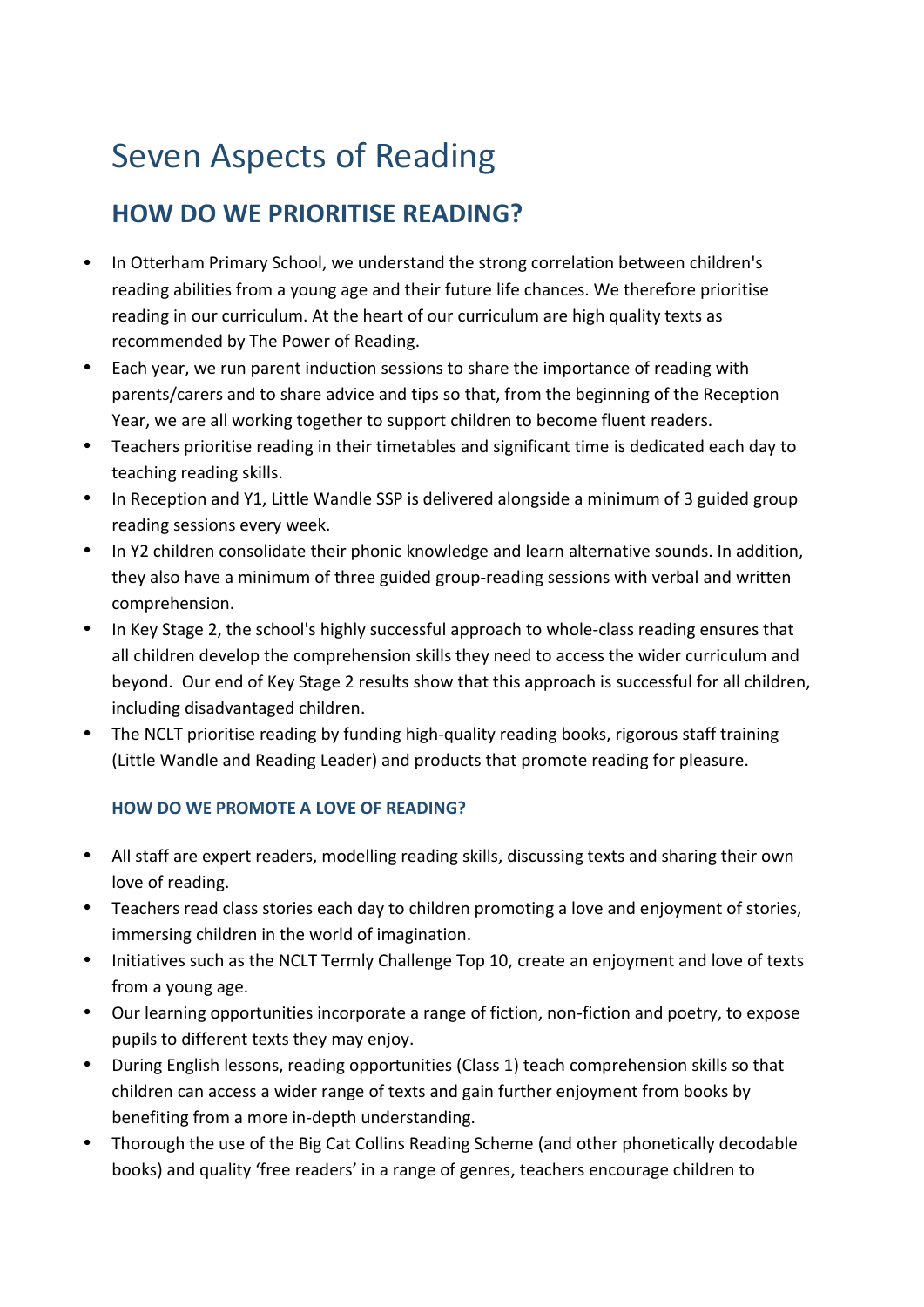regularly read at home. Teachers identify reluctant readers and help them to foster a love of reading by recommending quality-texts and engaging them in conversation about books.

- Pupils have access to 'class libraries' which are regularly updated with new and exciting books (termly through our subscription to the Library Service) and are encouraged to regularly change their books.
- We encourage pupils in each class to share their love of reading e.g. by inviting them to recommend great reads to their peers; attend book swaps and engage in conversations about the books they love.
- Each year, we hold a book fair to engage families in reading and provide exciting new books at a low cost.
- Representatives from the School Council, gather the views of pupils of different age and then carefully select the books for the library based on this information.

## **HOW DO WE MAKE SURE PUPILS MAKE PROGRESS?**

- Phonics is taught everyday following the Little Wandle SSP progression of sounds to ensure a systematic approach. Phonics lessons follow the same sequence of teach, practise, revise, review and apply. Planning includes assessment for the graphemes taught. Phonics is assessed half-termly to identify gaps in learning and to inform future planning and intervention.
- Pupils in Key Stage 2 who are not yet fluently reading, benefit from 1:1 or small group interventions. This ensures they are reading books matched to their phonic ability.
- Children in Y2 Y6 complete the NFER termly assessments to support teachers to ensure all pupils are progressing in reading. Where teachers have concerns about pupil progress, they provide additional support through interventions.
- Pupils in Upper Key Stage 2 benefit form highly successful whole-class English lessons that support comprehension development.

# **HOW DO WE MATCH THE PUPILS' READING BOOKS TO THEIR PHONIC ABILITY?**

- Teachers regularly assess the children and use this information to select Big Cat Collins Books, written for The Little Wandle SSP (for school and for home) that are very closely matched to children's phonics ability.
- Once children become 'free readers' they use their own interests and ability to guide their book choices. Adults who know the child will assist them in the choices they make.
- Children and teachers are aware of their attitudes to reading and consider the number of books they have read in a given time period.

# **HOW DO WE TEACH PHONICS FROM THE START?**

Phonics is taught through Little Wandle SSP Scheme and this begins in the first week of school. We use the **Little Wandle Letters and Sounds Revised** to plan and provide daily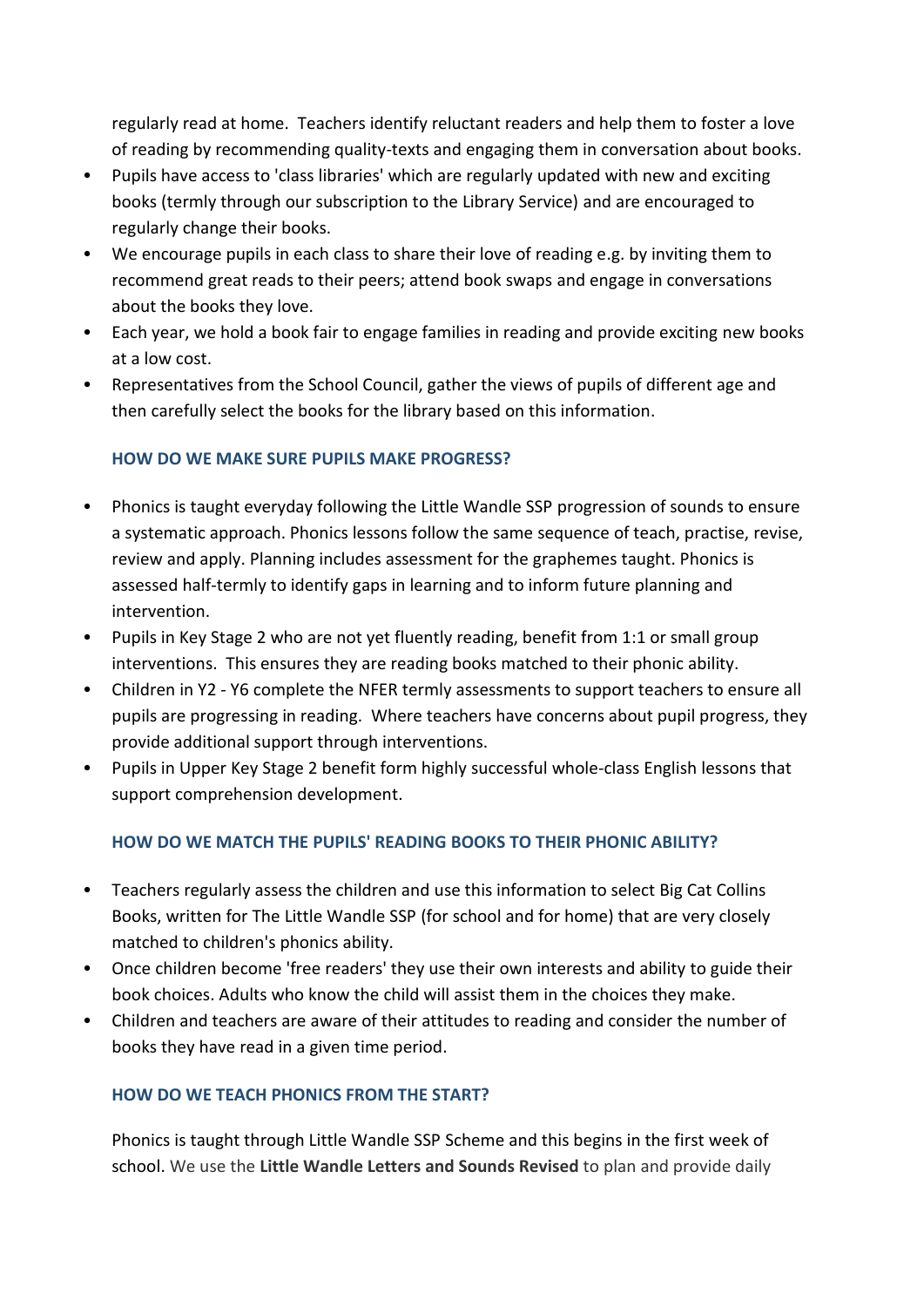engaging phonics lessons. In phonics, we teach children that the letters of the alphabet represent a different sound, that these can be used in a variety of combinations and are put together to make words. The children learn to recognise all of the different sounds and combinations that they might see when they are reading or writing. Our phonics teaching starts on entry in Reception and follows a very specific sequence that allows our children to build on their previous phonic knowledge and master specific phonic strategies as they move through school. As a result, our children are able to tackle any unfamiliar words that they might discover. At Otterham we also model these strategies in shared reading and writing both inside and outside of the phonics lesson and across the curriculum. We have a strong focus on the development of language skills for our children (NELI delivered in Y1) because we know that speaking and listening are crucial skills for reading and writing in all subjects.

#### **How we teach phonics**

- In Reception and Y1, children follow the progression within Little Wandle Letters and Sounds Revised programme. Phonics is taught daily and there is a review session on a Friday.
- Phonics starts in Reception in week 1 to ensure the children make a strong start.
- By the end of Reception, children will have been taught up to the end of phase 4.
- By the end of Y1, children will have been taught up to the end of phase 5.
- During Y2, children will consolidate phase 5 and learn the alternative sounds.
- Reception lessons start at 10 minutes, with daily additional oral blending increasing to 30 minutes as soon as possible.
- Y1 lessons are 20 minutes long.
- In Y2-Y3, phonic lessons are taught daily to children where appropriate following the model of Little Wandle but plugging specific gaps identified through assessment.
- In Y2-Y6 there are planned phonic 'catch-up' sessions following a set model to address specific reading/writing gaps. These are short, sharp sessions lasting 10 minutes in length and taking place at least three times a week.

#### **Reading practice sessions**

- Children across Reception, Y1, Y2 (and beyond if appropriate) apply their phonics knowledge by using a fully matched decodable reader in a small group reading practice session.
- These sessions are 15 minutes long and happen three times a week. There are approximately 6 children in a group.
- The sessions follow the model set out in Little Wandle Letters and Sounds Revised.
- The children then take a phonetically decodable book, matched to their ability, home to ensure success is shared with the family.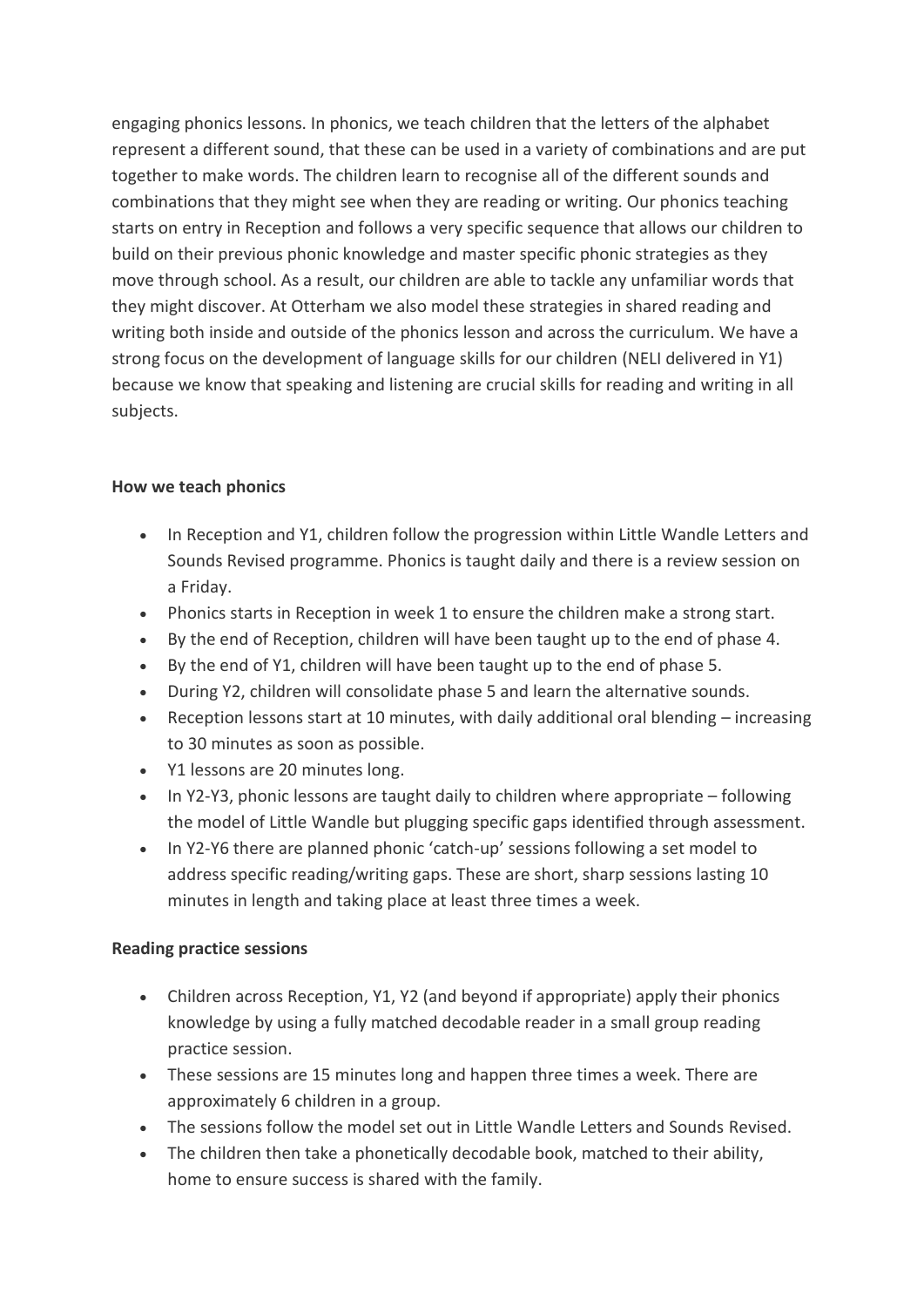• In Reception these sessions start within the first half term. Children who are not decoding, do a little blending lesson, following the model set out in Little Wandle Letters and Sound Revised.

#### **How do we assess phonic knowledge?**

- In Reception and Y1, at the end of each week there is a review session which recaps the learning. There are also whole review weeks (pre-planned and bespoke review weeks to address gaps identified by the class teacher's ongoing formative assessment).
- Children identified in Reception and Y1 as in danger of falling behind are immediately identified and daily 'keep up' sessions are put in place – sessions follow the Little Wandle Letters and Sounds Revised programme.
- In Reception and Y1, the children are assessed at the end of every half term using the Little Wandle Letters and Sounds Revised assessment tracker.
- The children in Y1 sit the Phonics Screening Check in the summer term.
- Children, who do not pass the Phonics Screening Check in Y1, will re-sit this in Y2.
- Children in Y2 are assessed half-termly for their knowledge of alternative sounds in both reading and spellings.
- Children who are in Y2-Y6 and need 'catch up' sessions are assessed through teacher's ongoing formative assessment as well as half-termly summative assessments.

# **HOW DO WE SUPPORT PUPILS TO CATCH UP?**

- Our aim is for every child to meet their individual potential and, for some, they may need a little extra help to get there.
- Children in Rec and Y1 will take part in phonic 'catch up' activities in the afternoon if they do not acquire the phonic knowledge they require for blending in the morning sessions.
- Precision Teach is used in both Class 2 and Class 3 to further support children in their learning.
- In all year groups, we provide targeted support to the lowest 20% of readers so that all children develop into confident and fluent readers. In almost all cases, the class teacher teaches reading to the lowest 20% of children to ensure they make rapid progress.
- In addition, targeted 1:1 and small group support to enable children to catch up with their peers.